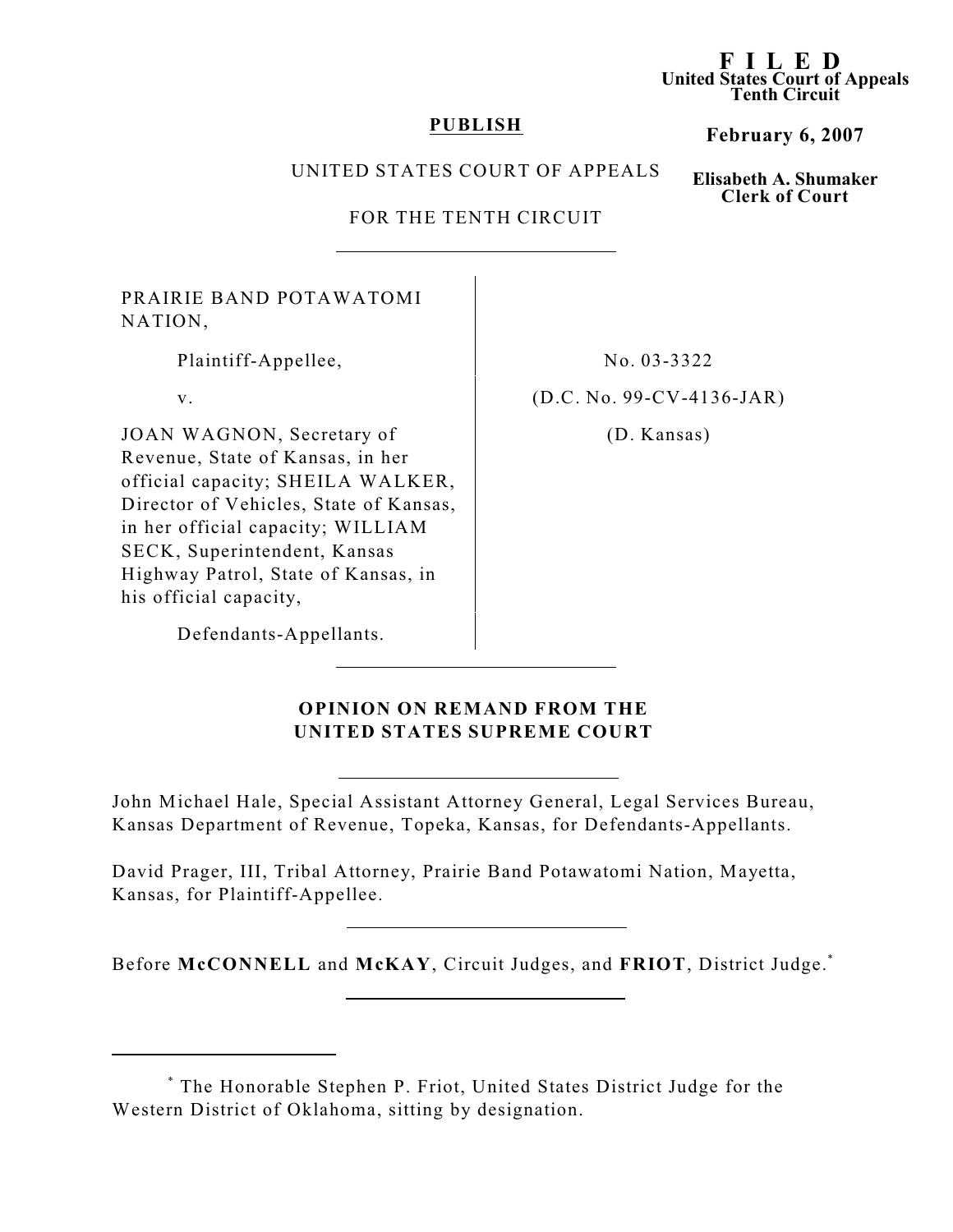**McKAY**, Circuit Judge.

Plaintiff Prairie Band Potawatomi Nation (the "Nation"), a federally recognized Kansas Indian tribe, originally filed this action against Kansas state officials to obtain a court order requiring that the State recognize motor vehicle registrations and titles issued by the Nation. The district court granted a preliminary injunction in favor of Plaintiff, affirmed by this court on June 25, 2001, prohibiting enforcement of the State motor vehicle registration and titling laws with respect to vehicles registered and titled by the Nation. *Prairie Band of Potawatomi Indians v. Pierce*, 253 F.3d 1234 (10th Cir. 2001) ("*Prairie Band I*"). On August 6, 2003, following the outline and guidance provided by this court in *Prairie Band I*, the district court granted Plaintiff's motion for summary judgment, permanently enjoining Defendants from further application and enforcement of Kansas' motor vehicle and titling laws against Plaintiff and any persons who operate or own a vehicle properly registered and titled pursuant to tribal law. On October 8, 2003, the district court denied Defendants' motion to reconsider, and this court subsequently affirmed the district court's grant of summary judgment in favor of Plaintiff and its issuance of the permanent injunction. *Prairie Band Potawatomi Nation v. Wagnon*, 402 F.3d 1015 (10th Cir. 2005) ("*Prairie Band II*"), *vacated* ---U.S.---, 126 S. Ct. 826 (2005) (mem.).

Defendants appealed to the Supreme Court, which vacated the judgment

-2-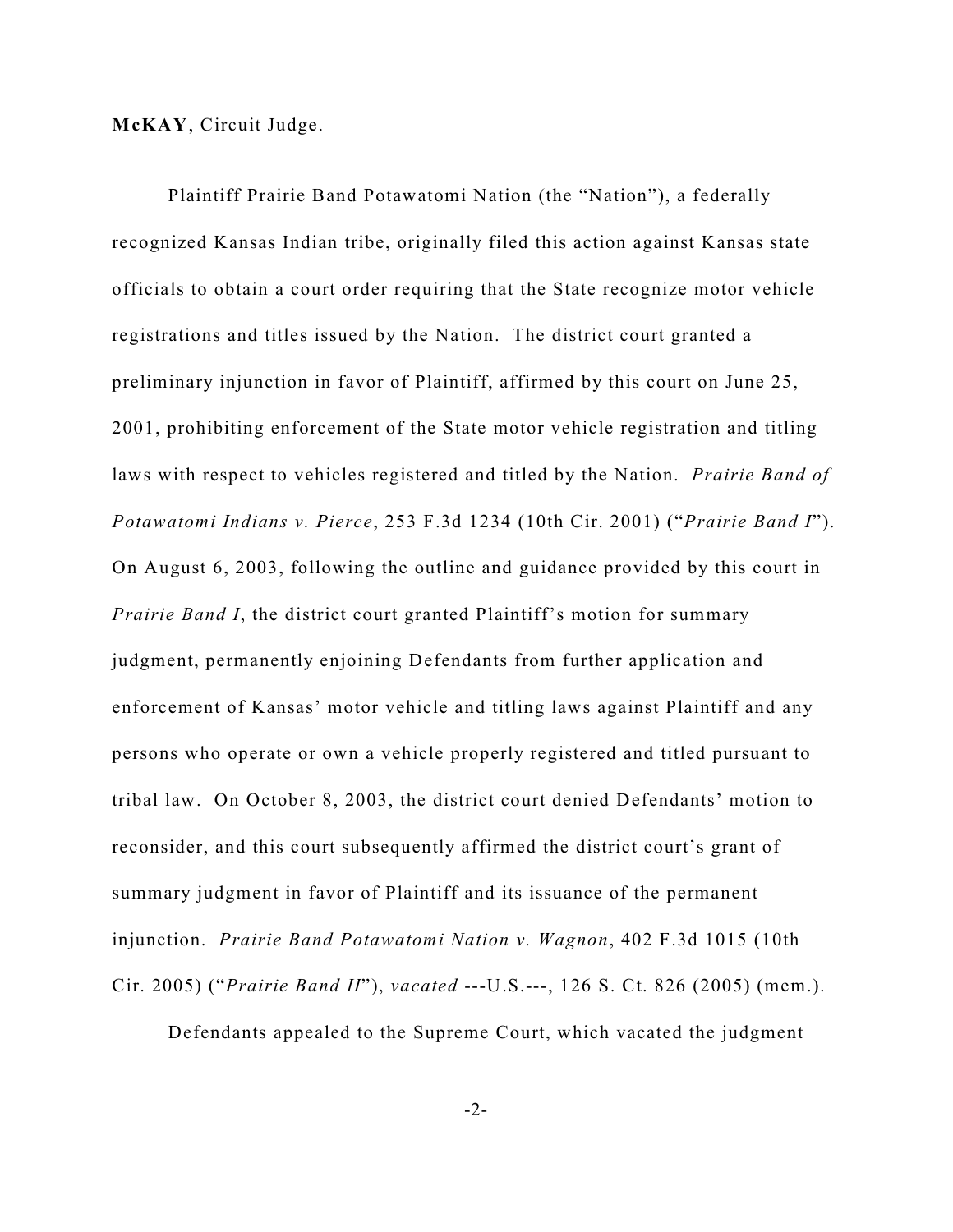and remanded for reconsideration in light of the Court's decision in *Wagnon v. Prairie Band Potawatomi Nation*, 546 U.S. 95, 126 S. Ct. 676 (2005) ("*Prairie Band III*"). We revisit our decision, paying heed to the Supreme Court's caution regarding the applicable scope of the interest-balancing test promulgated in *White Mountain Apache Tribe v. Bracker*, 448 U.S. 136 (1980).

The district court's opinions and our opinion in *Prairie Band I* provide a comprehensive history of the dispute, which therefore need not be repeated in detail here. The relevant facts follow. On March 16, 1999, in order to address the increase in motor vehicle traffic on the reservation, the Nation enacted the Prairie Band Motor Vehicle Code ("PBMVC") to "implement reasonable rules, regulations, and penalties essential to maintaining a safe and efficient transportation system" on its reservation.<sup>1</sup> (Appellee's Supp. App., vol. I, at 8 (PBMVC ch. 17-1, § 17-1).) Pursuant to the PBMVC, tribal registrations and titles are required for all vehicles owned by Tribe members who reside on the reservation and for all tribal government vehicles. (*Id.* at 56 (PBMVC ch. 17-10, § 17-10-1(B).) The PBMVC requires those seeking tribal registrations to

<sup>&</sup>lt;sup>1</sup> Section 17-10-1 of the PBMVC notes that "[a]n increasing number of tribal members are seeking to reside on the Reservation, and an increasing number of motor vehicles are being used by Indian and non-Indian persons to enter the Reservation territory in order to engage in gaming and other activities with Tribal enterprises or members." (Appellee's Supp. App., vol. I, at 55 (PBMVC ch. 17-10,  $\S$  17-10-1(A)).) The motor vehicle registration and titling section "is necessary in order for the Tribe to be able to control and regulate [this] ever-increasing amount of motor vehicle traffic on the Reservation." (*Id.*)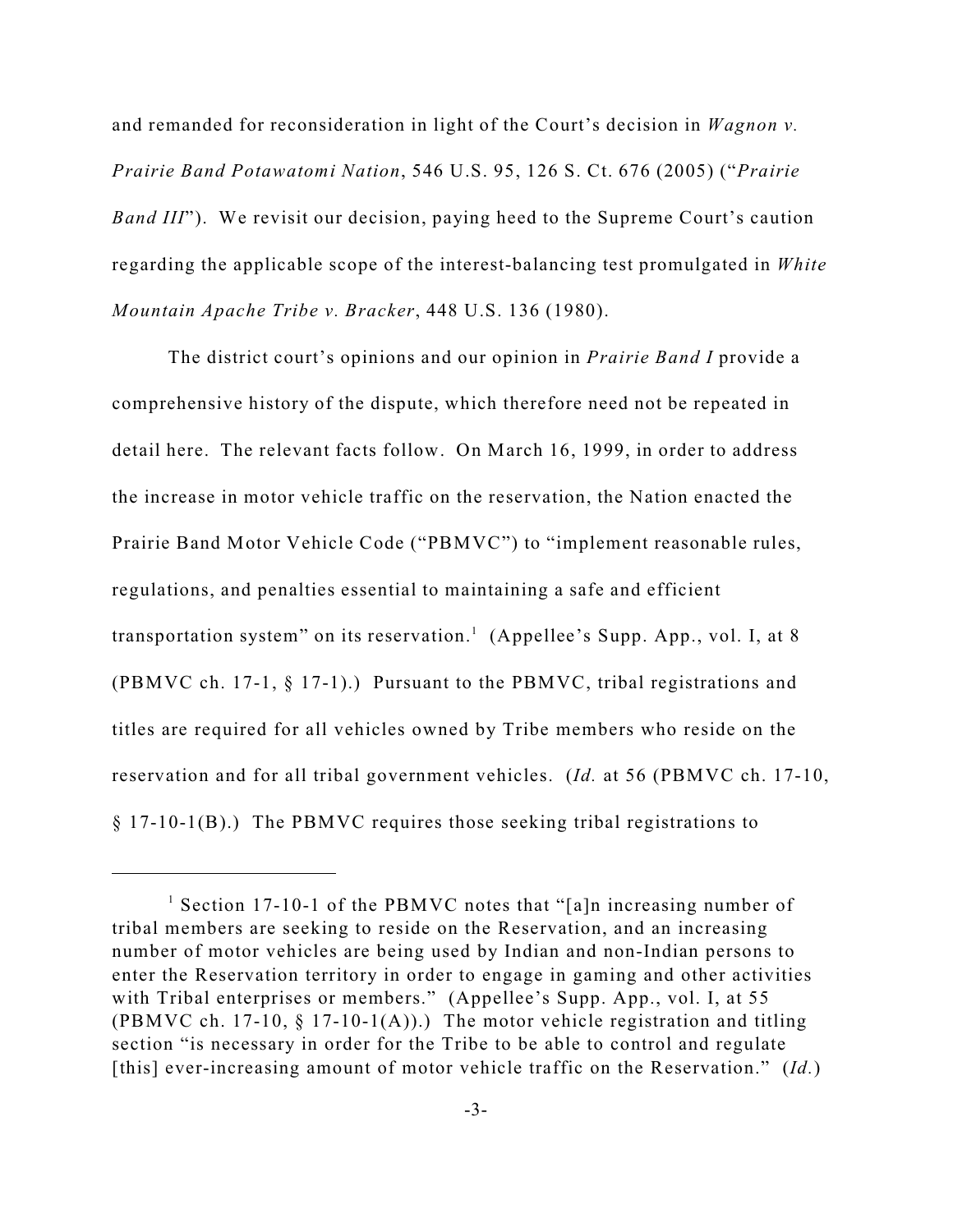surrender any certificate of title issued by another jurisdiction, including Kansas. (*Id.* at 70, PBMVC ch. 17-10,  $\S$  17-10-19(A)(8).) The tribal certificates of title are of banknote quality and resemble titles of other jurisdictions, and the license plates conform to the national standards for visibility, design, and size. (*Id.* at

80.)

Prior to the enactment of the PBMVC, the Nation's members complied with Kansas' motor vehicle code, which requires that all vehicles operating in Kansas be registered and titled by the State. *See* Kan. Stat. Ann. § 8-142.<sup>2</sup> Nonresidents

It shall be unlawful for any person to commit any of the following acts and except as otherwise provided, violation is subject to penalties provided in K.S.A. 8-149, and amendments thereto:

*First:* To operate, or for the owner thereof knowingly to permit the operation, upon a highway of any vehicle, as defined in K.S.A. 8-126, and amendments thereto, which is not registered, or for which a certificate of title has not been issued or which does not have attached thereto and displayed thereon the license plate or plates assigned thereto by the division for the current registration year, including any registration decal required to be affixed to any such license plate pursuant to K.S.A. 8-134, and amendments thereto, subject to the exemptions allowed in K.S.A. 8-135, 8-198 and 8-1751a, and amendments thereto.

*Second:* To display or cause or permit to be displayed, or to have in possession, any registration receipt, certificate of title, registration license plate, registration decal, accessible parking placard or accessible parking identification card knowing the same to be fictitious or to have been canceled, revoked, suspended or altered.

(continued...)

 $2$  Section 8-142 provides in pertinent part: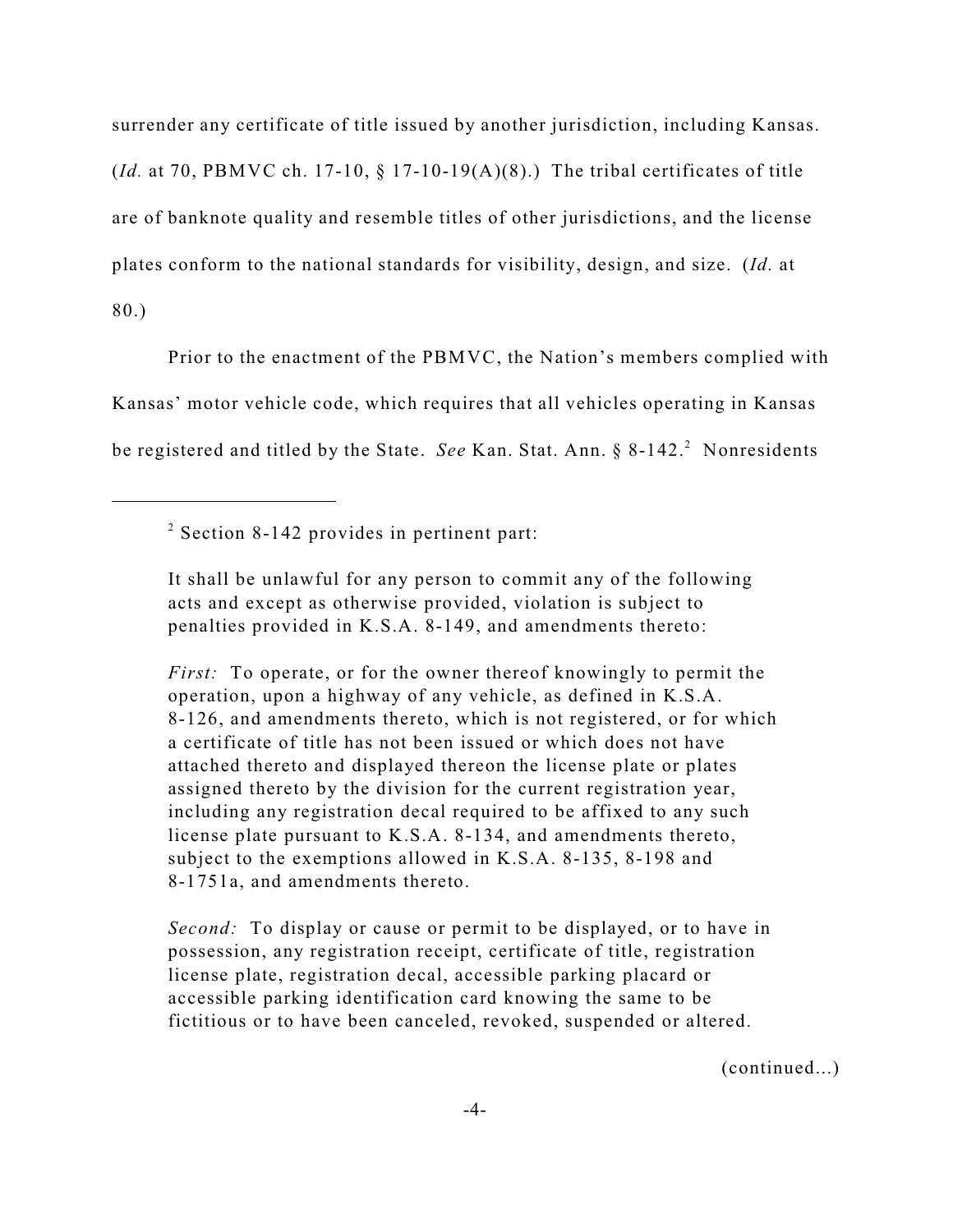operating vehicles in Kansas are not considered in violation of Kansas law if they are properly registered and titled in the state of their residence, provided that their state grants reciprocal recognition to Kansas' registrations and titles. *See* Kan. Stat. Ann. § 8-138a.<sup>3</sup>

It is Defendants' position that, in absence of an injunction, drivers of tribally licensed vehicles will be in violation of Kansas state law for failure to present a properly registered vehicle. According to Defendants, since the Nation is within the State of Kansas, the reciprocal-privileges exception of § 8-138a does not apply to the Nation because its members are residents of Kansas. As a result of this policy decision, prior to this litigation and the issuance of the preliminary injunction three citations and a warning ticket were issued by State law

 $^{2}$ (...continued) Kan. Stat. Ann. § 8-142.

The provisions of this section shall apply only to the nonresident owner or owners of any motor vehicle constructed and operated primarily for the transportation of the driver or the driver and one or more nonpaying passengers. Such nonresident owners, when duly licensed in the state of residence, are hereby granted the privilege of operation of any such vehicle within this state to the extent that reciprocal privileges are granted to residents of this state by the state of residence of such nonresident owner.

Kan. Stat. Ann. § 8-138a. As we noted in *Prairie Band I*, the Kansas Supreme Court interpreted § 8-138a to require recognition of registrations and titles issued by Indian tribes that reside outside the State of Kansas. *See State v. Wakole*, 959 P.2d 882, 885-86 (Kan. 1998).

 $3$  Section 8-138a states: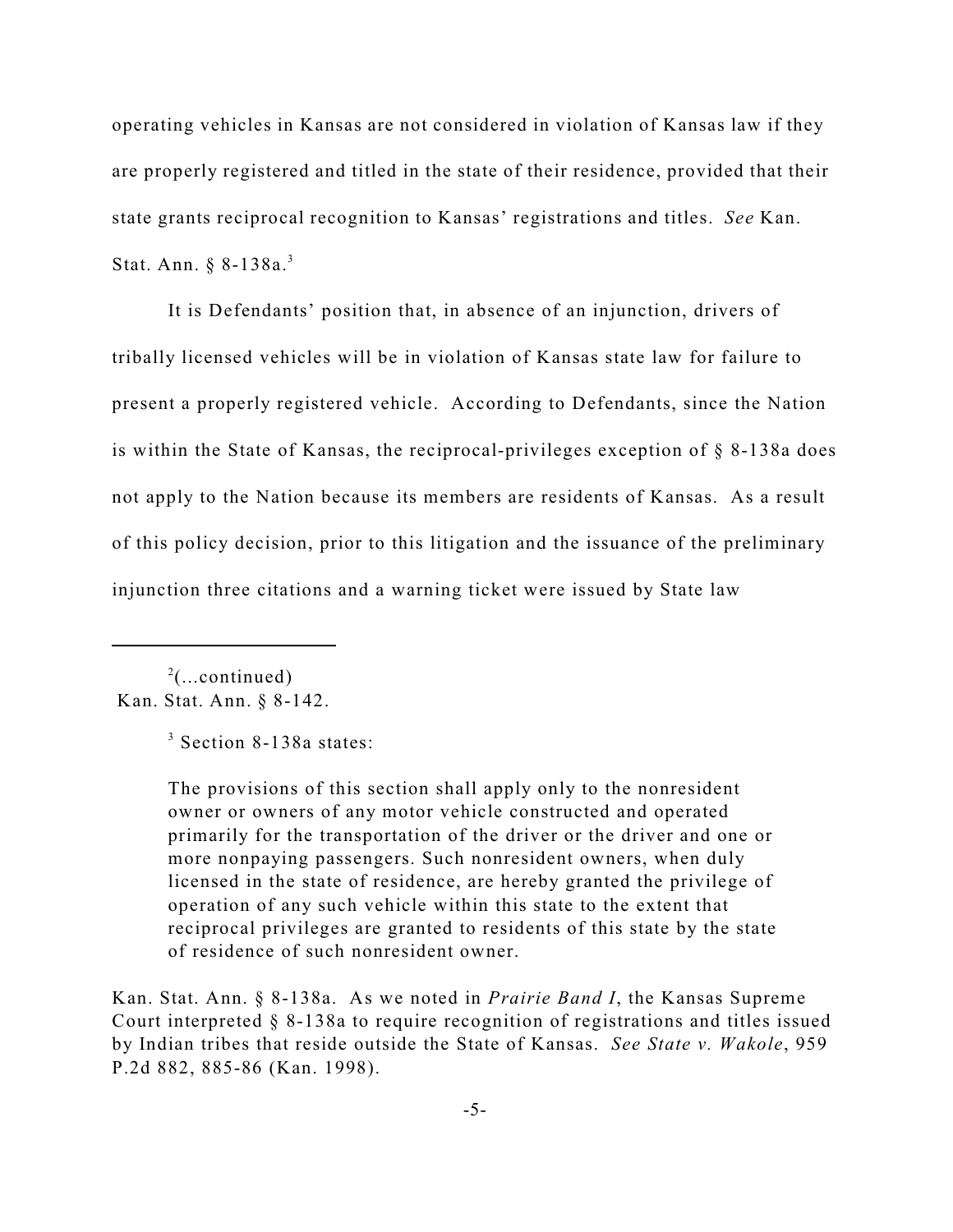enforcement to tribal members, pursuant to Kan Stat. Ann. § 8-142, for driving tribally registered vehicles off the reservation. Plaintiff submits that it is necessary for privately and tribally owned vehicles to occasionally leave the reservation not only for individual purposes, but also in the exercise of tribal government functions.<sup>4</sup>

Because our decision in *Prairie Band II* was vacated in its entirety, we must readdress each issue raised by Defendants on appeal. As succinctly stated in our prior opinion, the issues on appeal are whether the district court: (1) abused its discretion in issuing the permanent injunction; (2) erred in its ruling that Defendants were not entitled to sovereign immunity; and (3) erred in ruling that the relief requested by the Nation (a permanent injunction) did not violate the Tenth Amendment.

We review *de novo* a district court's grant of summary judgment, applying the same legal standard employed by the district court, to determine whether there is a genuine issue as to any material fact and whether a party is entitled to judgment as a matter of law. *Zamora v. Elite Logistics, Inc.*, 449 F.3d 1106, 1111 (10th Cir. 2006); *Sac & Fox Nation of Mo. v. Pierce*, 213 F.3d 566, 583 (10th Cir. 2000). The first issue on appeal is whether the district court abused its discretion

 $A<sup>4</sup>$ As of July 2002, there were three vehicles in use that had been issued tribal registrations and titles. The Nation expects to register and title approximately 300-400 vehicles in accordance with the PBMVC if the Nation's regulatory authority is affirmed.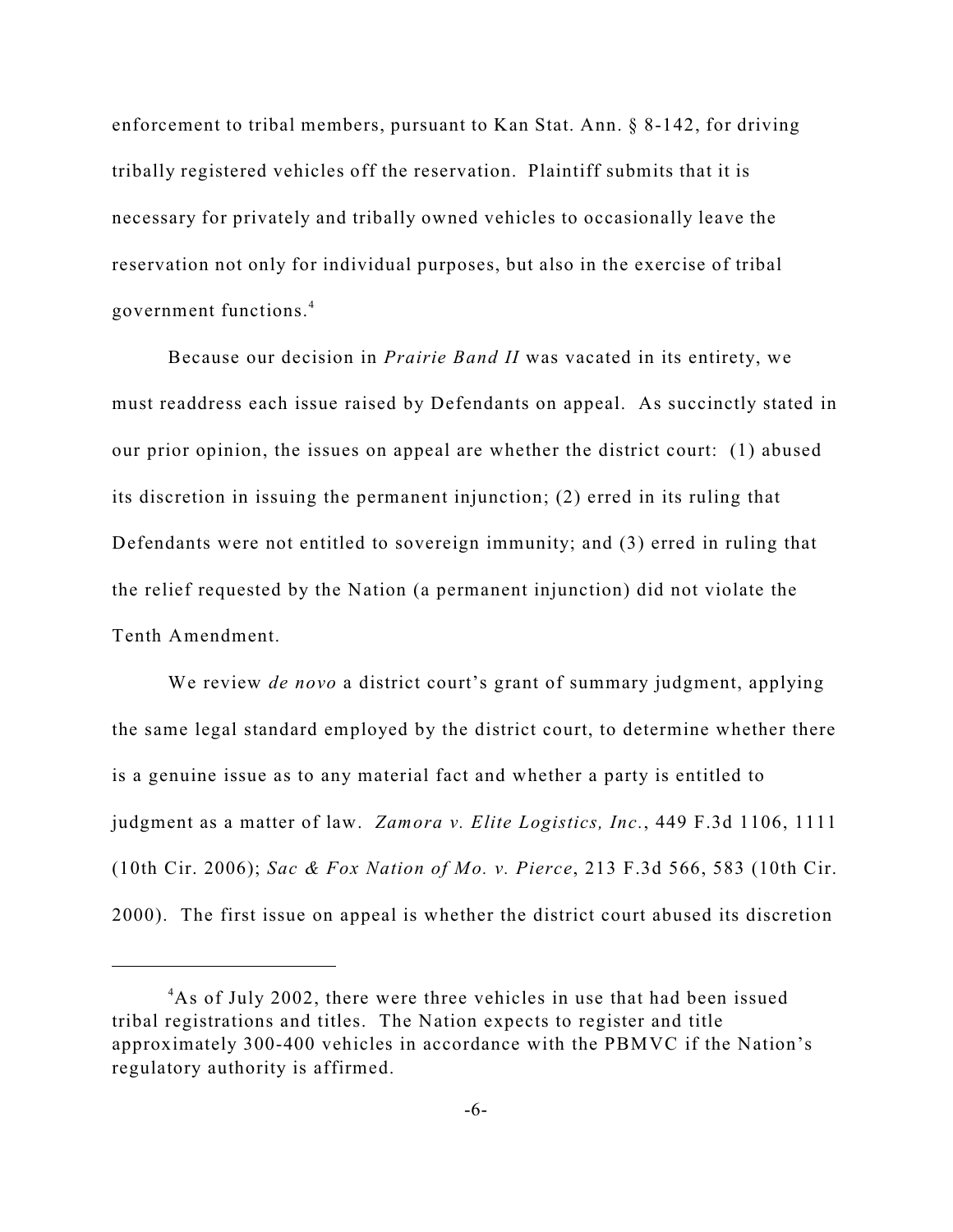in issuing the permanent injunction. *SEC v. Pros Int'l, Inc.*, 994 F.2d 767, 769 (10th Cir. 1993) ("[W]e review the district court's grant or denial of a permanent injunction for an abuse of discretion."). A district court abuses its discretion when it issues an "arbitrary, capricious, whimsical, or manifestly unreasonable judgment." *Coletti v. Cudd Pressure Control*, 165 F.3d 767, 777 (10th Cir. 1999) (internal quotation omitted).

For a party to obtain a permanent injunction, it must prove: "(1) actual success on the merits; (2) irreparable harm unless the injunction is issued; (3) the threatened injury outweighs the harm that the injunction may cause the opposing party; and (4) the injunction, if issued, will not adversely affect the public interest." *Fisher v. Okla. Health Care Auth.*, 335 F.3d 1175, 1180 (10th Cir. 2003). This standard is remarkably similar to the standard for a preliminary injunction. The only measurable difference between the two is that a permanent injunction requires showing actual success on the merits, whereas a preliminary injunction requires showing a substantial likelihood of success on the merits. *See Prairie Band I*, 253 F.3d at 1246 (citing *Fed. Lands Legal Consortium v. United States*, 195 F.3d 1190, 1194 (10th Cir. 1999)). Given our determination in *Prairie Band I* that the Nation will suffer irreparable harm if the injunction is not issued, that the balance of the harms favors the Tribe, and that the granting of the injunction will not adversely affect the public interest, it follows that the only real controversy that this Court must decide is whether the district court abused its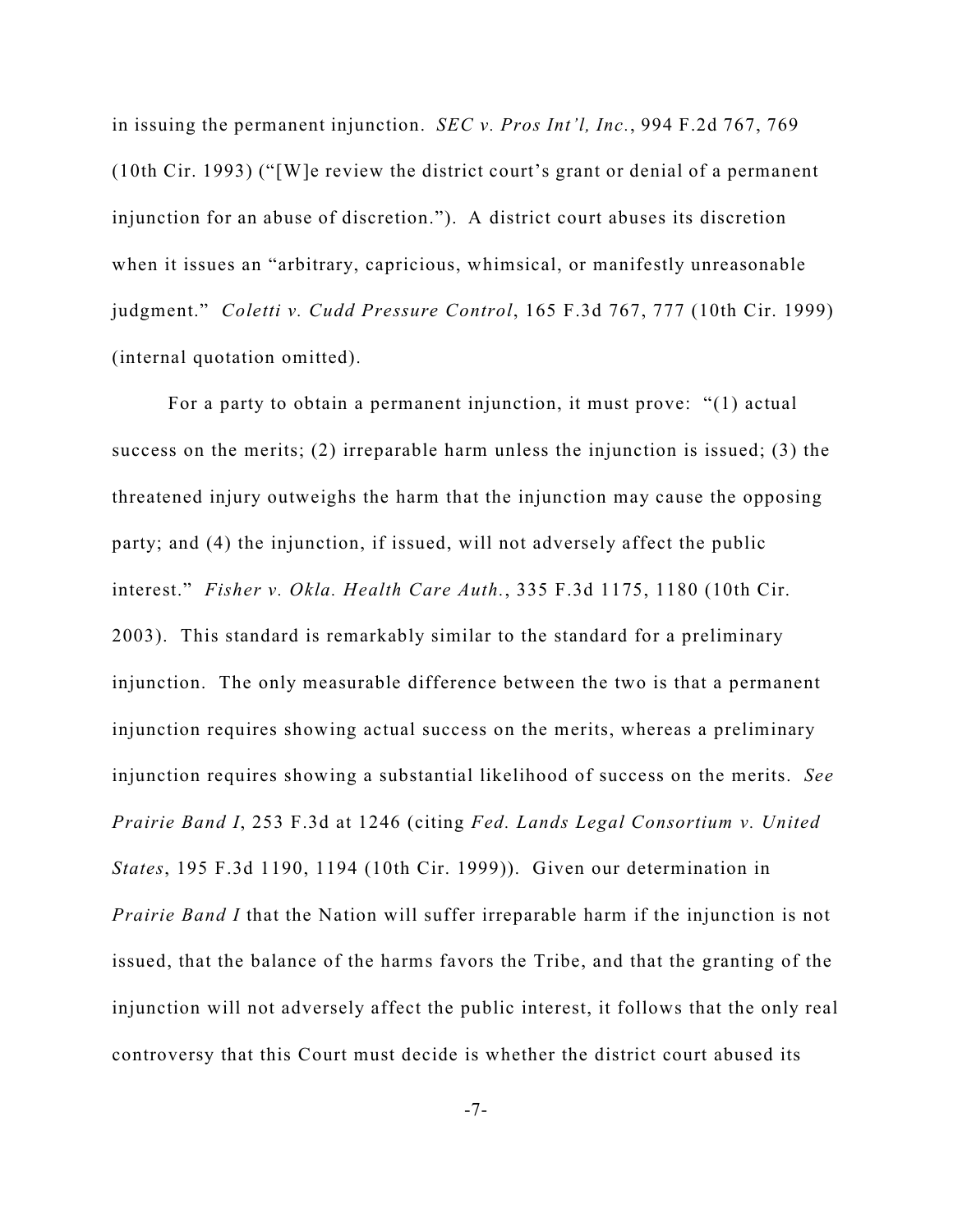discretion in ruling that the Nation has succeeded on the merits.<sup>5</sup>

Plaintiff originally argued during the summary judgment appeal that, pursuant to the law of the case doctrine, our decision in *Prairie Band I* negated the need to revisit certain issues. According to Plaintiff, these issues included: (1) subject matter jurisdiction; (2) standing; (3) presence of an Article III case or controversy; and (4) use of the *Bracker* balancing test. As an initial matter, the first three issues were resolved by this court in favor of Plaintiff in *Prairie Band I*, 253 F.3d at 1239-43, and Defendants do not persist in questioning our resolution of those issues.<sup>6</sup> As to the final issue, Plaintiff's supplemental briefing following remand reflects that the law of the case doctrine is no longer able to justify using *Bracker*. Nevertheless, we address this issue more fully here given our repeated reliance on the *Bracker* interest balancing test in our previous decisions, which have been called into question in light of the Supreme Court's instruction on remand. Although the law of the case doctrine provides that where "a court decides upon a rule of law, that decision should continue to govern the

 $5$  Defendants make a bald claim on appeal that the second, third, and fourth permanent injunction factors were applied incorrectly by the district court (Appellants' Br. at 8), but provide no argument in support of this assertion. We will not craft a party's argument for him on appeal. *See United States v. Graham*, 305 F.3d 1094, 1107 (10th Cir. 2002); *Perry v. Woodward*, 199 F.3d 1126, 1141 n.13 (10th Cir. 1999); *Brownlee v. Lear Siegler Mgmt. Servs. Corp.*, 15 F.3d 976, 977-78 (10th Cir. 1994); *Am. Airlines v. Christensen*, 967 F.2d 410, 415 n.8 (10th Cir. 1992); *Primas v. City of Okla. City*, 958 F.2d 1506, 1511 (10th Cir. 1992).

 $6$  Defendants do, however, make a misconceived Eleventh Amendment sovereign immunity argument on appeal, which is addressed in detail below.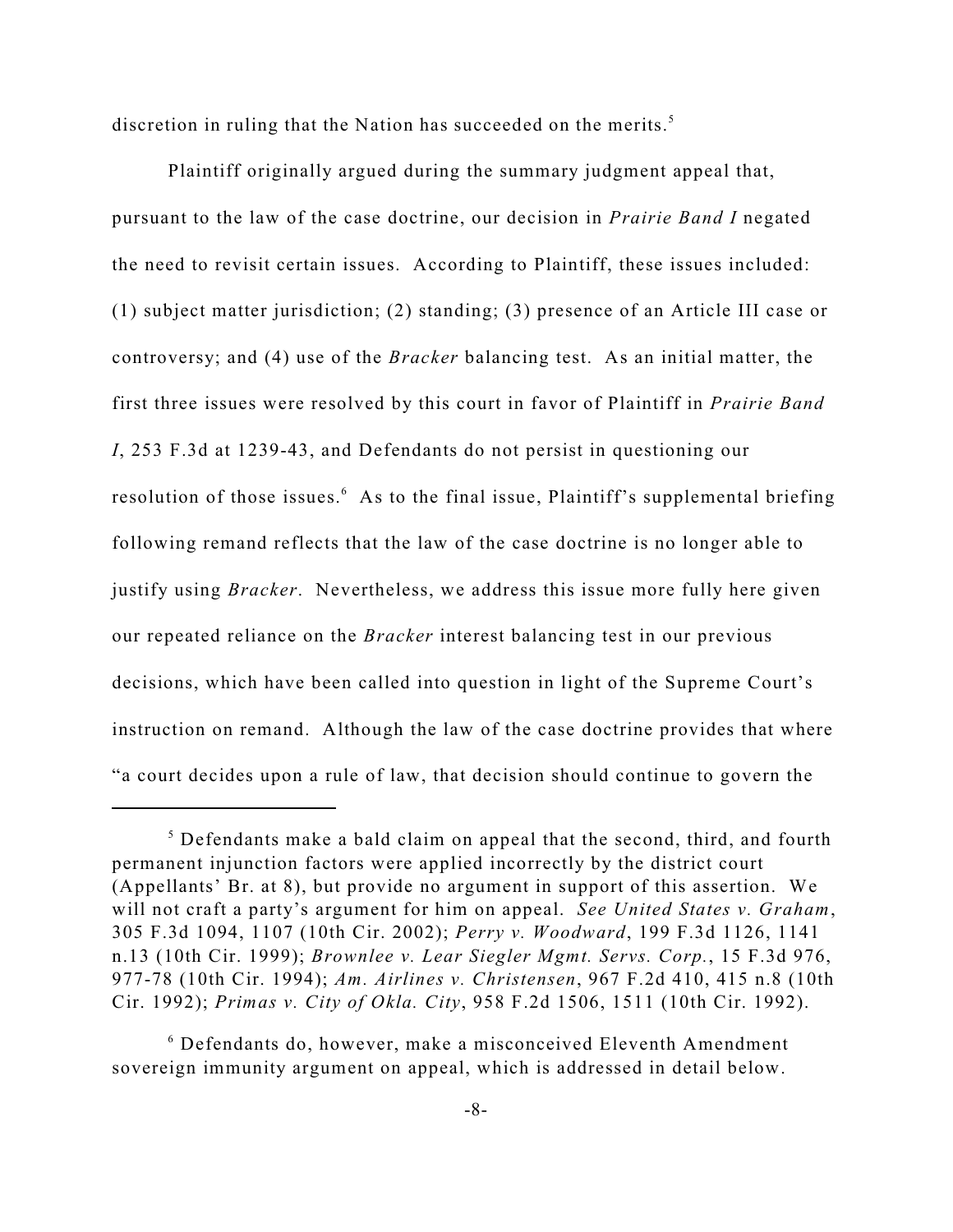same issues in subsequent stages in the same case," *Arizona v. California*, 460 U.S. 605, 618 (1983), the rule is a flexible one that allows courts to depart from erroneous prior rulings, as the underlying policy of the rule is one of efficiency, *Major v. Benton*, 647 F.2d 110, 112 (10th Cir. 1981), not restraint of judicial power, *Messinger v. Anderson*, 225 U.S. 436, 444 (1912); *see also Wilson v. Meeks*, 98 F.3d 1247, 1250 (10th Cir. 1996) (citing *Arizona*, 460 U.S. at 618-19). The presence of subsequent contradictory precedent is a legitimate basis for not applying the law of the case doctrine. *Major*, 647 F.2d at 112; *see also Wilson*, 98 F.3d at 1250 (listing limited reasons justifying departure from law of case doctrine, including where "controlling authority has since made a contrary decision of the law applicable to such issues" (quoting *United States v. Monsisvais*, 946 F.2d 114, 117 (10th Cir. 1991) (in turn quoting *White v. Murtha*, 377 F.2d 428, 432 (5th Cir. 1967))). The Supreme Court began its decision in *Prairie Band III* by clarifying that "the *Bracker* interest-balancing test applies only where 'a State asserts authority over the conduct of non-Indians engaging in activity on the reservation.'" 126 S. Ct. at 680 (quoting *Bracker*, 448 U.S. at 144). The Supreme Court's decision in *Prairie Band III* therefore compels our departure from reapplication of the *Bracker* interest balancing test.

The conduct of non-Indians, whether on- or off-reservation, is not at issue here. Nor does this case merely concern the conduct of Indians off-reservation. The fact that motor vehicle titling and registration is a traditional government

-9-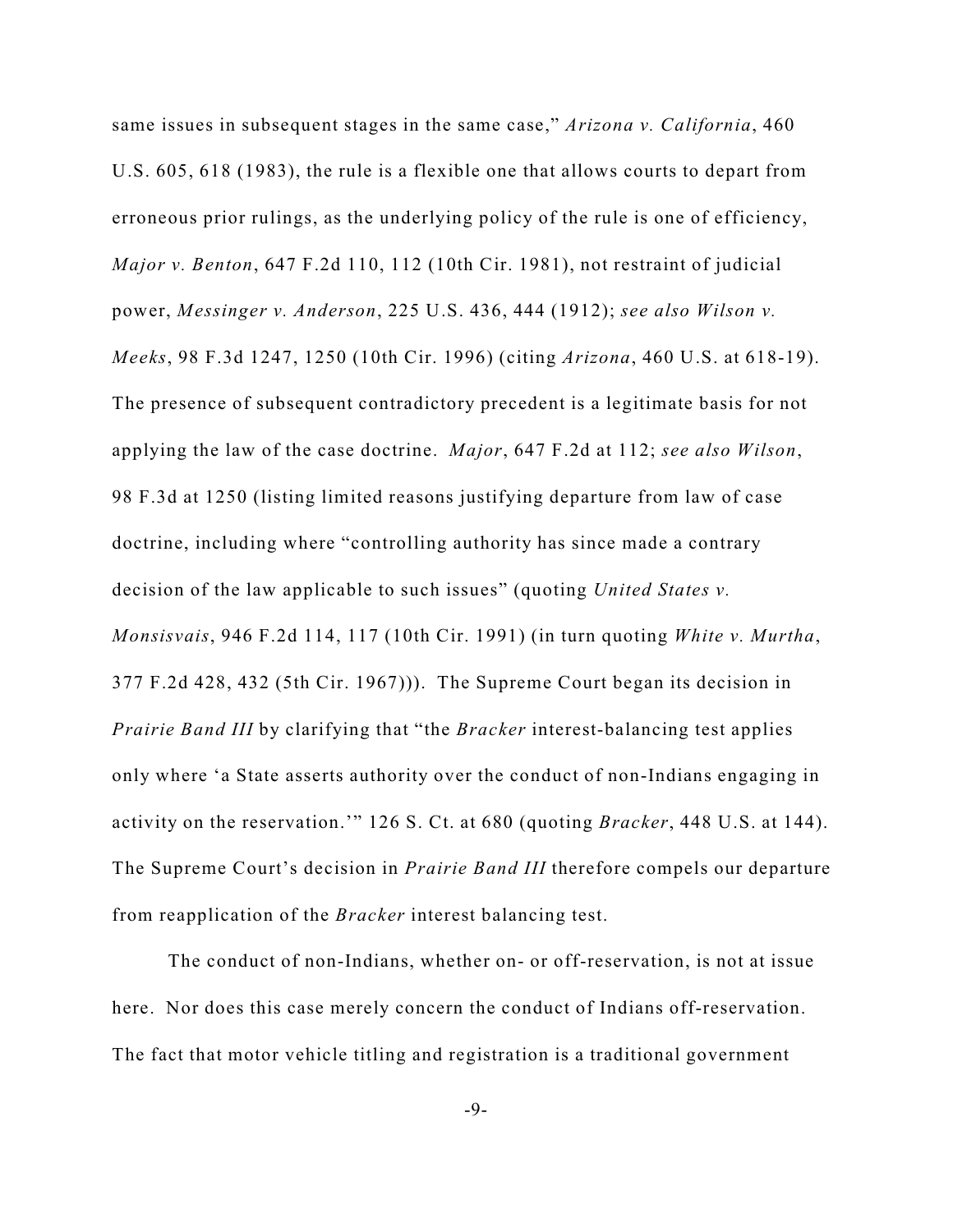function, *see Prairie Band I*, 253 F.3d at 1250; *see also Queets Band of Indians v. Washington*, 765 F.2d 1399, 1403 (9th Cir. 1985) ("Indian tribes possess the sovereign authority to license and register tribal vehicles."), *vacated as moot*, 783 F.2d 154 (9th Cir. 1986)<sup>7</sup>; accord Red Lake Band of Chippewa Indians v. State, 248 N.W.2d 722, 725 (Minn. 1976) (finding motor vehicle registration ordinance "an appropriate exercise of governmental authority vested in the Tribal Council of the Red Lake Band"), makes clear that the issue does not concern the location of any individual vehicle or residency of any individual driver, but the sovereign right to make equally enforceable and equally respected regulations in an arena free of discrimination. *Cf. Cabazon Band of Mission Indians v. Smith*, 388 F.3d 691, 699 (9th Cir. 2004) (finding proper comparison for assessing discriminatory application of emergency light bar regulation was between law enforcement agencies). Accordingly, we must no longer concern ourselves with the severity of the effect of the State's regulation on the Nation's sovereign interests, but determine whether the State's law discriminates against the Nation's right to make such regulations vis-a-vis other sovereigns.<sup>8</sup> See Mescalero Apache Tribe v.

 $\frac{7}{7}$  The Ninth Circuit's decision was withdrawn at the request of the parties in anticipation of legislation that would render the controversy moot. However, the reasoning remains persuasive.

 $\delta$  At oral argument, the parties stated that the record was sufficiently developed for this court to make a discrimination determination under our plenary standard of review without need to remand to the district court for further factual development of the record. (Oral Arg. Tr. May 9, 2006.)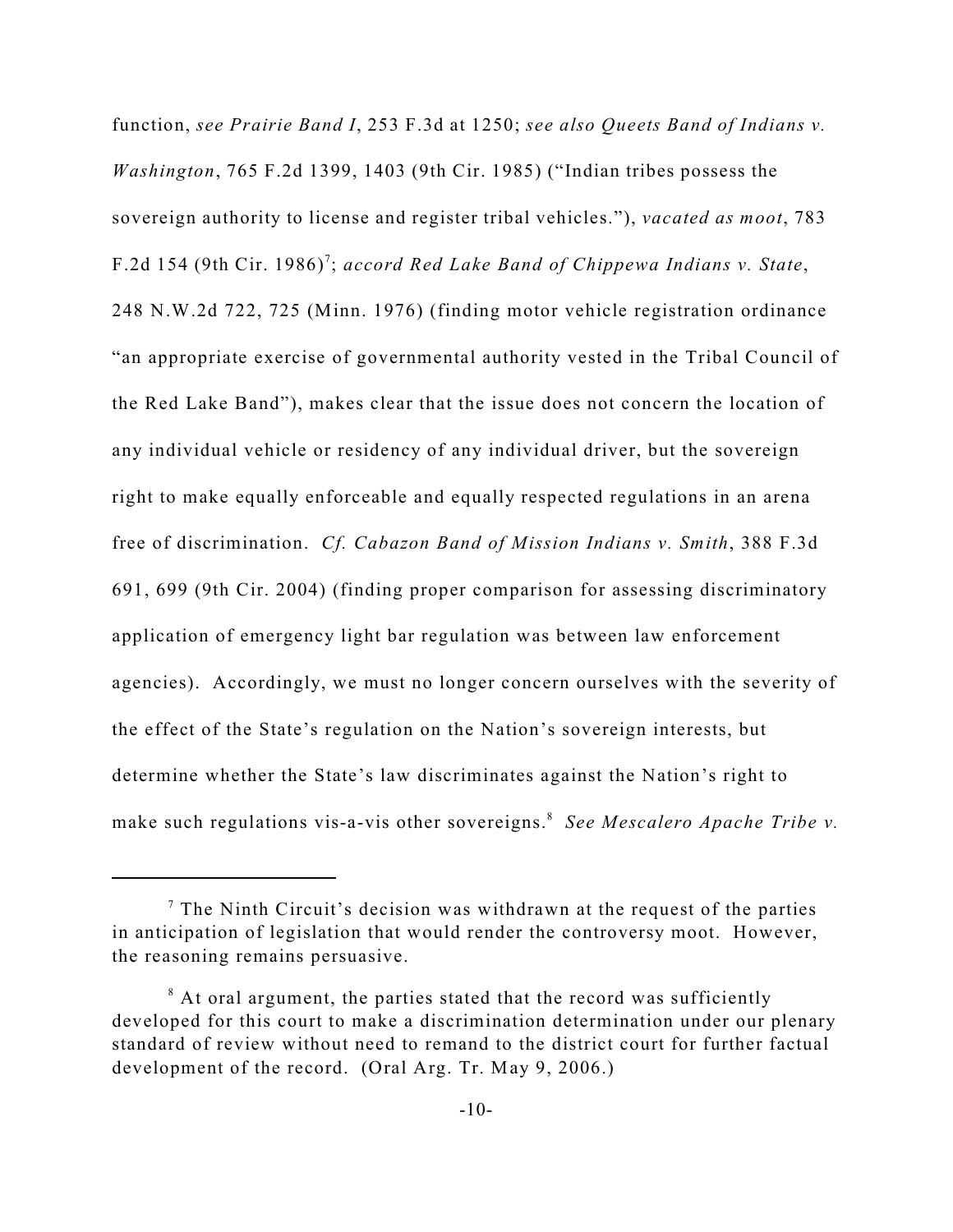*Jones*, 411 U.S. 145, 148-49 (1973).

The Nation, like any governmental entity, has a significant interest in regulating motor vehicles traveling on its land, and "[w]e have no cause to believe that the tribes have been implicitly divested of that power by virtue of their dependent status."<sup>9</sup> Queets Band, 765 F.2d at 1403. The Nation has attempted to regulate the effects of increased motor vehicle traffic on its reservation through the PBMVC and through the issuance of tribal registrations and titles. The PBMVC is a comprehensive code that applies to all vehicles that are driven on the reservation. The stated purposes of the PBMVC are: (1) "to

 $\degree$  The Nation's interest in this case is linked with strong federal interests in promoting strong tribal economic development, self-sufficiency, and selfgovernance. *See*, *e.g.*, *Iowa Mut. Ins. Co. v. LaPlante*, 480 U.S. 9, 14 (1987) (stating that Supreme Court has "repeatedly recognized the Federal Government's longstanding policy of encouraging tribal self-government"). These federal interests are reflected in various Acts of Congress, Executive Branch policies, and judicial opinions. *See generally* Indian Gaming Regulatory Act, 25 U.S.C. §§ 2701-2721 (2000); Indian Reorganization Act of 1934, 25 U.S.C. §§ 461-479 (2000); Indian Self-Determination and Education Assistance Act of 1975, 25 U.S.C. § 450 (2000); *see also* Presidential Proclamation 7500, 66 Fed. Reg. 57641 (Nov. 12, 2001) ("We will protect and honor tribal sovereignty and help to stimulate economic development in reservation communities."); Exec. Order 13175, 65 Fed. Reg. 67249 (Nov. 6, 2000) ("[We] recognize[] the right of Indian tribes to self-government and support[] tribal sovereignty and self-determination."); *Bracker*, 448 U.S. at 143 (there is "a firm federal policy of promoting tribal self-sufficiency and economic development"); *Washington v. Confederated Tribes of Colville*, 447 U.S. 134, 155 (1980) (noting that federal statutes evidence "varying degrees [of] congressional concern with fostering tribal self-government and economic development"). "Here, the tribal interests are an outgrowth of the federal policy toward self-determination, self-sufficiency and self-government." *Queets Band*, 765 F.2d at 1407 n.6.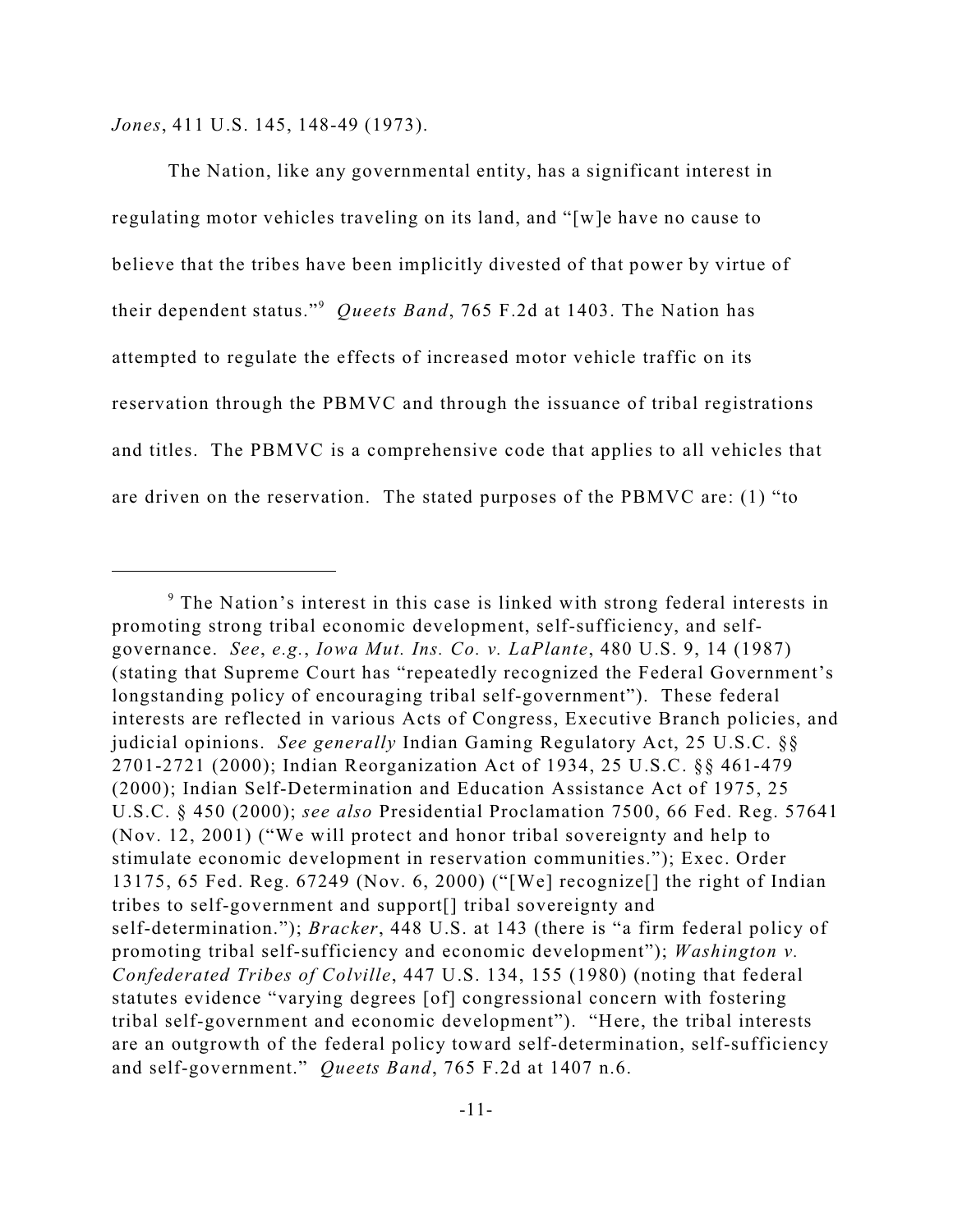control and regulate" reservation traffic; (2) "to provide for the orderly registration and licensing of vehicles"; (3) "to assist law enforcement in identifying the owners of such vehicles"; (4) "to prevent fraudulent transfers, theft, conversion, or other wrongful transactions or use of vehicles"; (5) "to provide positive identification of vehicles . . . in cases of emergency"; (6) "to provide revenue to the Nation"; and (7) "to allow for the orderly transfer of title and other commercial transactions." (Appellee's Supp. App., vol. I, at 55-56 (PBMVC Ch. 17-10, § 17-10-1(A)).)

No one disputes the Nation's authority to apply the PBMVC on reservation land; the dispute arises solely because the tribally tagged vehicles must sometimes leave the reservation and drive on Kansas' roads<sup>10</sup> and because the tribal and State motor vehicle registration and titling regulations cannot coexist.<sup>11</sup>

 $10$  There is evidence that the tribal government vehicles leave the reservation on official tribal government business. (Appellee's Supp. App., vol. I, at 81 ¶ 4, 82 ¶ 6.) For instance, tribal law enforcement and tribal emergency medical services vehicles respond to off-reservation traffic accidents, tribal fire department vehicles are used to respond to off-reservation fires, and tribal road equipment vehicles are used to maintain, grade, and remove snow from offreservation roads. (Appellants' Am. App., vol. IV, at 990-91.) We see no reason to differentiate between these vehicles and those owned by individual tribal members who must leave the reservation to perform essential personal functions not capable of being carried out on-reservation.

 $11$  In *Prairie Band II*, we observed that Defendants' continued enforcement of the State motor vehicle and titling laws to the exclusion of tribal motor vehicle registration and titling would render the Nation's regulations "'effectively defunct.'" 402 F.3d at 1024 (quoting Appellants' Am. App., vol. IV, at 1026 (District Court Opinion Aug. 6, 2003)); *see also Queets Band*, 765 F.2d at 1409; (continued...)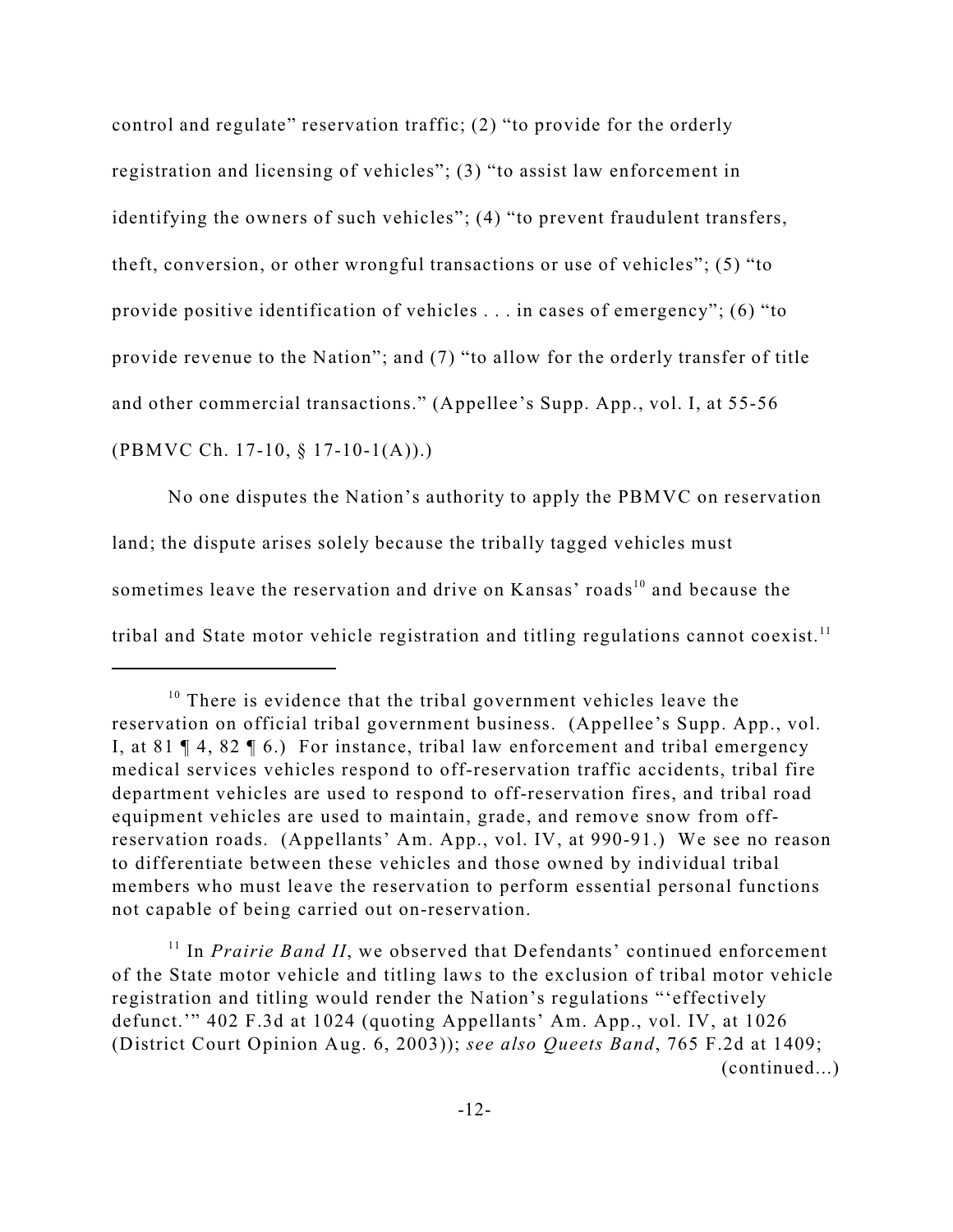Ignoring the fact that the Nation will be forced to rescind its regulation in order to avoid regulating its members into violating State law, it is apparent to this court that simultaneous application of these two regulations is not possible. As a practical matter, vehicles cannot display multiple license plates. At an early stage of the proceedings, Defendants contended that tribal vehicles could bear Kansas license plates on the rear of the vehicle and tribal license plates on the front of the vehicle. *See Prairie Band I*, 253 F.3d at 1251 n.6. This resolution strikes the court as disingenuous and is wholly unsupported by the record. The confusion such a practice would cause in vehicle identification alone renders it unworkable.

Nor can a vehicle have more than one official title. Dual certificates of title would stifle the PBMVC's stated purposes of "provid[ing] for the orderly registration and licensing of vehicles," "prevent[ing] fraudulent transfers, theft, conversion, or other wrongful transactions," and "allow[ing] for the orderly transfer of title and other commercial transactions." (Appellee's Supp. App., vol. I, at 55-56 (PBMVC ch. 17-10,  $\S$  17-10-1(A)).) In addition, the PBMVC does not allow for concurrent registration: "Each applicant for a [tribally issued] certificate of title shall surrender to the Registrar . . . any and all other certificate of title issued by any other governmental agency of any state." (Appellee's Supp.

 $11$ (...continued)

*Red Lake Band*, 248 N.W.2d at 727-28. Defendants' comments disparaging the tribal governmental interests are inappropriate, unfounded, and made in obvious ignorance of the nature of the issue before this court.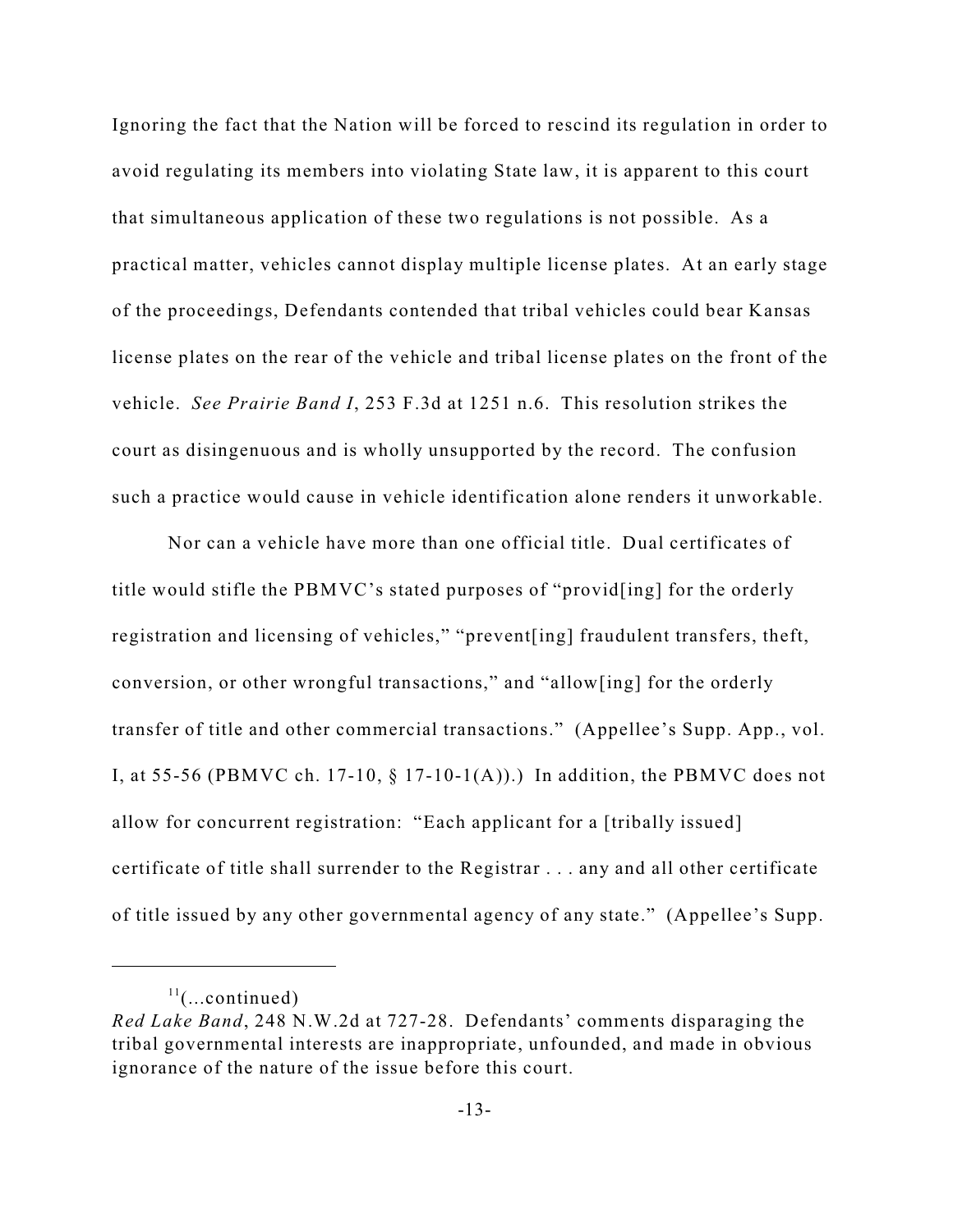App., vol. I, at 70 (PBMVC ch. 17-10, § 17-10-19(A)(8)).) It also does not appear that the Kansas motor vehicle statutes permit multiple registrations. *See* Kan. Ann. Stat.  $\S$  8-135 (referring to "original certificate of title").

In order to circumvent the unique problem posed by these incompatible concurrent regulations, Defendants assert that, once the tribally registered vehicles leave the reservation, Kansas can choose not to recognize these vehicles as validly registered and titled under State law, and that to find otherwise would "subject[] States to the exercise of a tribe's powers." (Appellants' Supp. Br. at 12-13.) We disagree. Such an absolute position ignores the fact that Kansas laws must still be nondiscriminatory under *Mescalero*. Under Kansas law, residents of other states, territories, or possessions of the United States, the District of Columbia, the Commonwealth of Puerto Rico, foreign countries, and states or provinces of foreign countries are permitted to drive their vehicles on Kansas roads without registering or titling their vehicles in Kansas so long as their vehicles are "duly licensed" in their own state of residence and that jurisdiction grants Kansas-registered vehicles reciprocal privileges. *See* Kan. Ann. Stat. § 8- 138a. With the exception of Iran and possibly Cuba, "out of the universe of non-Kansas vehicles that appear on Kansas highways, the State recognizes and is willing to accept registration and titling by" practically every jurisdiction "except in the case of Kansas-based Indian tribes." *Prairie Band II*, 402 F.3d at 1030 (McConnell, J., concurring); (*see* Oral Arg. Tr. May 9, 2006). Indeed, pursuant to

-14-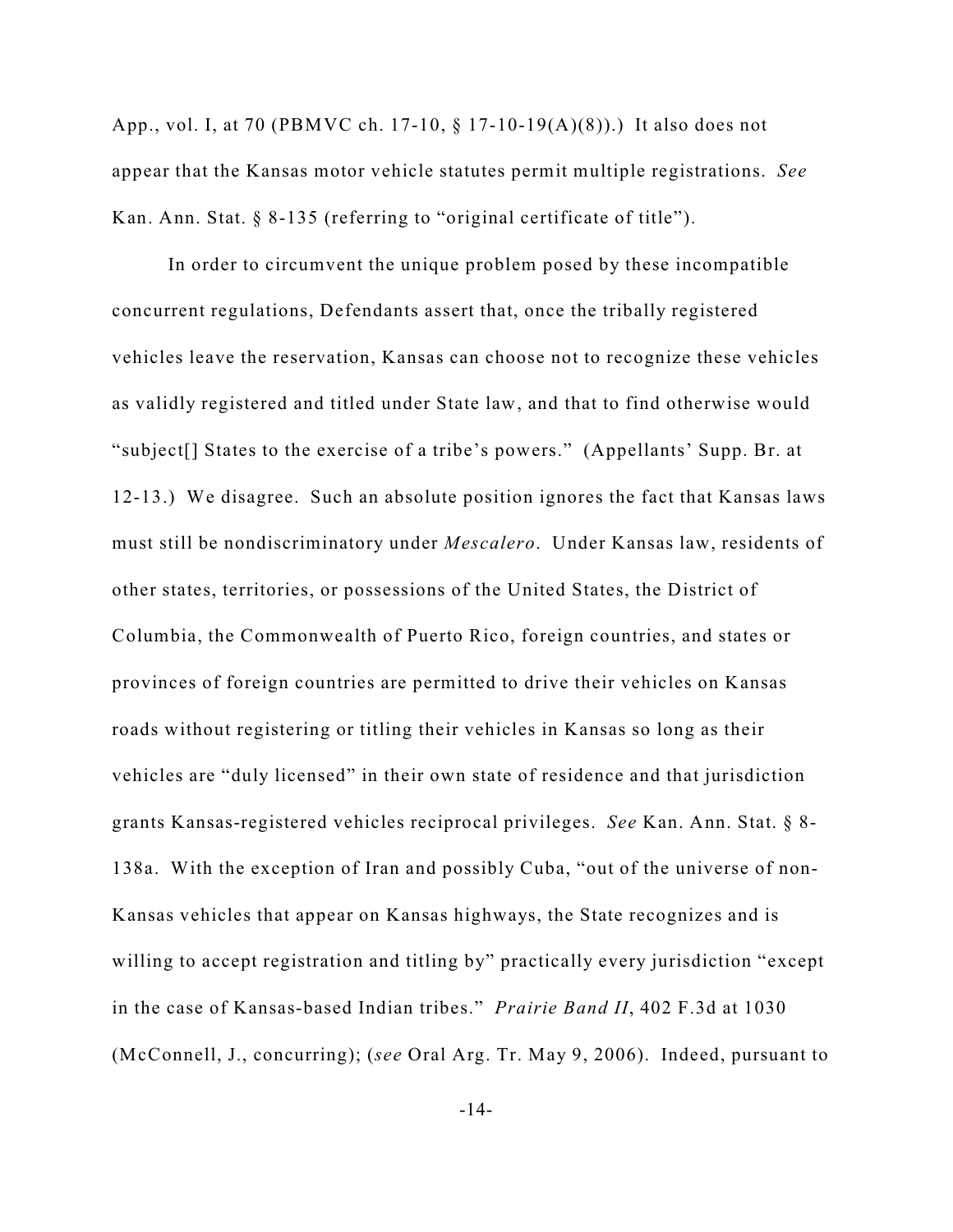*State v. Wakole*, the State had to grant reciprocity to Oklahoma tribal-registered vehicles where Oklahoma recognized the tribal registrations. 959 P.2d at 883.

The parties spend a great deal of time on the issue of residency in relation to tribal members. We note that the law leaves their status unclear where, as here, the Nation has exercised its sovereign rights in creating a concurrent law.<sup>12</sup> Regardless, we have already explained that because the right to make motor vehicle titling and registration regulations is a traditional government function, the discriminatory effect is to be analyzed between sovereigns, not individual drivers. As a consequence, Defendants' argument that the Nation and its members are residents of Kansas and, therefore, cannot invoke the reciprocity statute falls flat.

The sole reason offered by Defendants to justify their refusal to recognize the Nation's registration and titling law is that of public safety. *See Prairie Band II*, 402 F.3d at 1024 (citing Oral Arg. Tr. Sept. 29, 2004); *Prairie Band I*, 253

(Emphasis added).

<sup>&</sup>lt;sup>12</sup> In *Iowa Mutual Insurance Co. v. LaPlante*, 480 U.S. 9, 18 n.10 (1987), the Supreme Court noted:

In 1924, Congress declared that all Indians born in the United States are United States citizens, see Act of June 2, 1924, ch. 233, 43 Stat. 253, now codified at 8 U.S.C. § 1401, and, therefore, under the Fourteenth Amendment, Indians are citizens of the States in which they reside. *There is no indication that this grant of citizenship was intended to affect federal protection of tribal self-government.*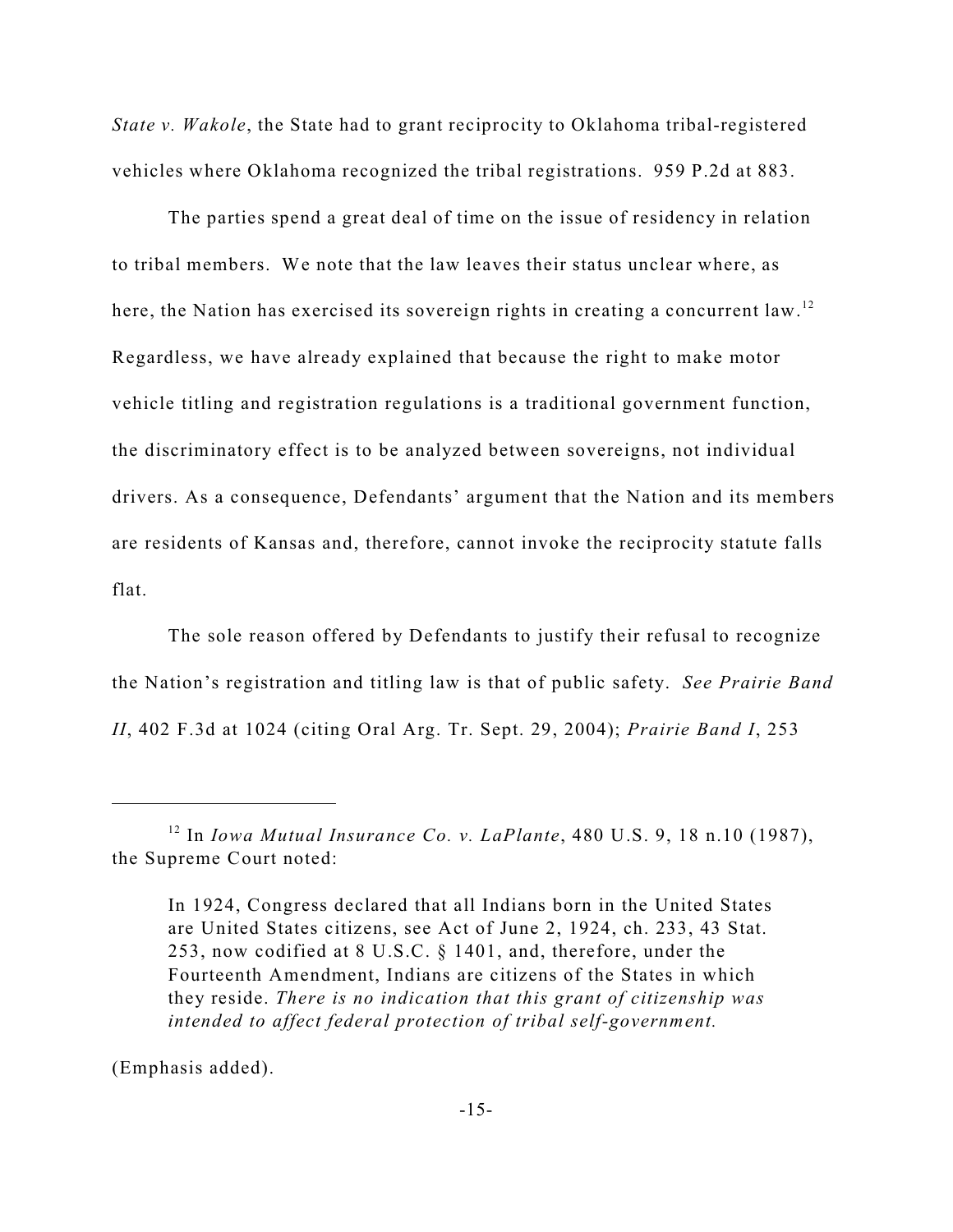F.3d at 1251. Indeed, Defendants conceded at two separate oral arguments that revenue was not at issue; the sole concern was that of safety and protection of a state's police powers. (*See* Oral Arg. Tr. Sept. 29, 2004 & Oral Arg. Tr. May 9, 2006.) Defendants make much of the fact that the Nation's tribal vehicle registrations do not appear in the national criminal database, thereby endangering the lives of law enforcement personnel by preventing them from obtaining crucial vehicle information. *See Prairie Band I*, 253 F.3d at 1251 (recounting arguments). Judge McConnell, in his well-reasoned concurrence in *Prairie Band II*, questioned whether Kansas refused to recognize registrations from other jurisdictions not linked to the same database. *Prairie Band II*, 402 F.3d at 1030 (McConnell, J., concurring). The answer to that question is no. The record reveals that Oklahoma tribal registrations—recognized by Kansas—are not included in the database. (Appellants' Am. App., vol. IV, at 849-50, 868-69.) As Judge McConnell stated: "If nonparticipation in the database is a genuine problem, Kansas could amend its reciprocity statute to recognize only those non-resident registrations that are included in the database, or meet other non-discriminatory public safety criteria."<sup>13</sup> Prairie Band II, 402 F.3d at 1030

 $13$  Defendants have repeatedly and vehemently protested that they will not act as the Nation's data entry clerks to input data into the database system. *Prairie Band I*, 253 F.3d at 1251; (Oral Arg. Tr. May 9, 2006)). However, the Nation made clear that it would take whatever steps necessary to list its registration information on the appropriate database; it never requested that the (continued...)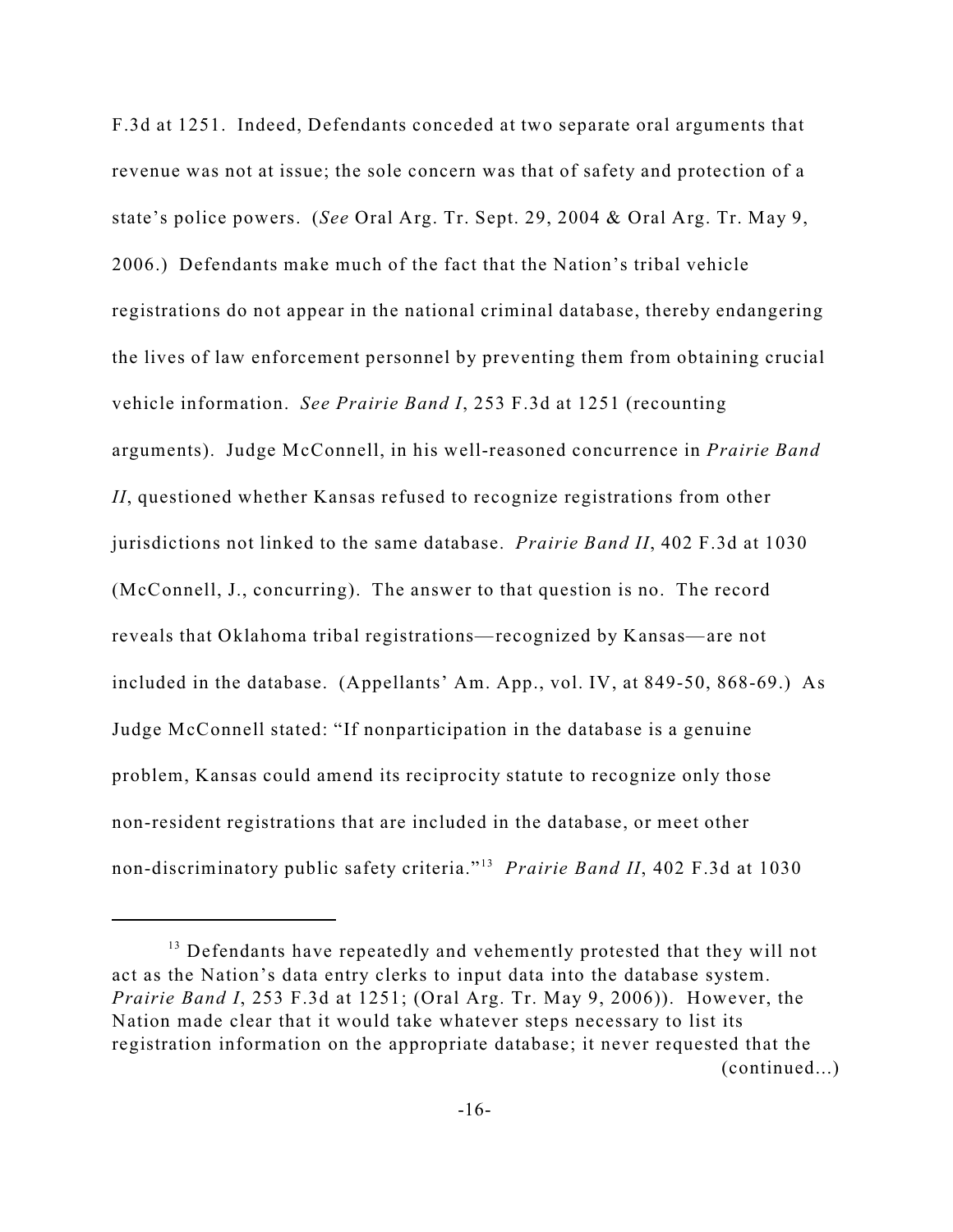(McConnell, J., concurring). Moreover, although safety is a legitimate concern, we previously commented that Defendants had "exaggerated" the severity of that concern here. *See Prairie Band I*, 253 F.3d at 1251. Kansas recognizes license plates from other states, Canada, and Mexico, and tribally issued tags from other jurisdictions, including Minnesota and Oklahoma, without any record-supported safety concerns. In addition, Minnesota has signed a reciprocity agreement with the Nation, indicating a lack of concern over safety on the part of the Minnesota government. (Appellants' Am. App., vol. IV, at 982-87.) Defendants have introduced no evidence indicating that a contrary result is warranted.

The fact that the Supreme Court, in *Prairie Band III*, found that the Nation was not similarly situated to other sovereigns in relation to motor fuel taxation is of no moment. First, this is not a tax case where, "[w]hen two sovereigns have legitimate authority to tax the same transaction, exercise of that authority by one sovereign does not oust the jurisdiction of the other." *Colville*, 447 U.S. at 184 n.9 (Rehnquist, J., concurring in part, concurring in result in part, and dissenting in part). As we have detailed, the two regulations at issue here cannot coexist, and allowing Kansas to effectively eviscerate the Nation's regulation would clearly oust the Nation's jurisdiction; however, the Nation's regulation does not

 $^{13}$ (...continued)

State take on this burden. (Appellee's Supp. App., vol. I, at 83-84 ¶¶ 8.A-B; Oral Arg. Tr. May 9, 2006.)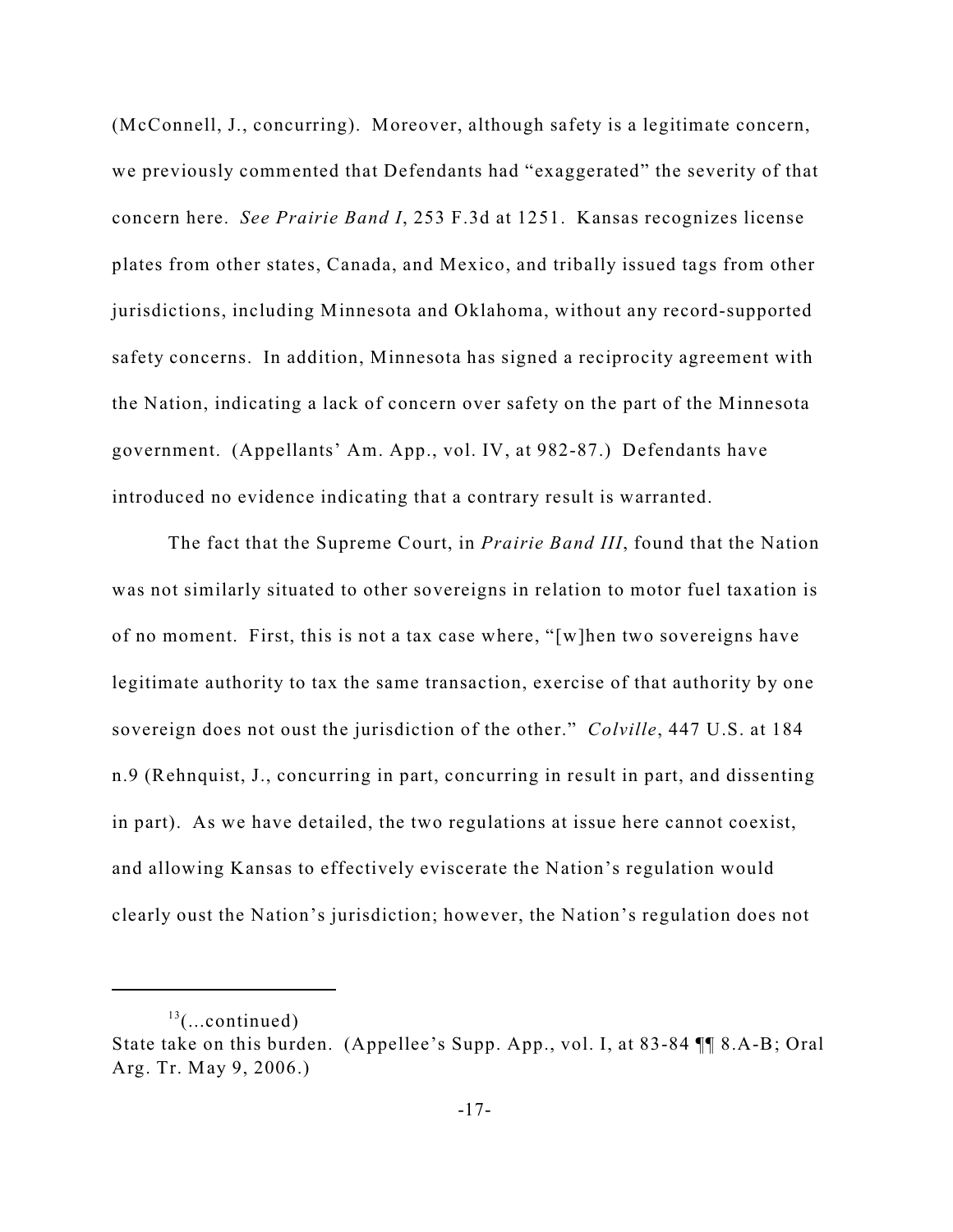oust Kansas of jurisdiction any more than do the regulations of any other sovereign.

Second, while the Supreme Court rested its determination on the use of the fuel tax proceeds, here there is no evidence in the record regarding use of titling and registration proceeds that could serve as any point of distinction between the Nation and other sovereigns. Indeed, both sides have disclaimed the relevance of revenue to this issue. Moreover, the fact that the Nation's regulation cannot coexist with the State's regulation renders any assessment of the burdens impossible.

Consequently, we hold that Kansas, by recognizing vehicle registrations from other jurisdictions without concern for safety standards but refusing to recognize vehicles registered by Plaintiff due to alleged safety concerns, impermissibly discriminates against similarly situated sovereigns. The limited regulatory power at issue in this case represents an undeniable incident of tribal sovereignty that the State has effectively undermined through its discriminatory treatment.

The next issue is whether the district court erred in its ruling that Defendants were not entitled to sovereign immunity. The Eleventh Amendment grants states sovereign immunity from suits brought in federal court by their own

-18-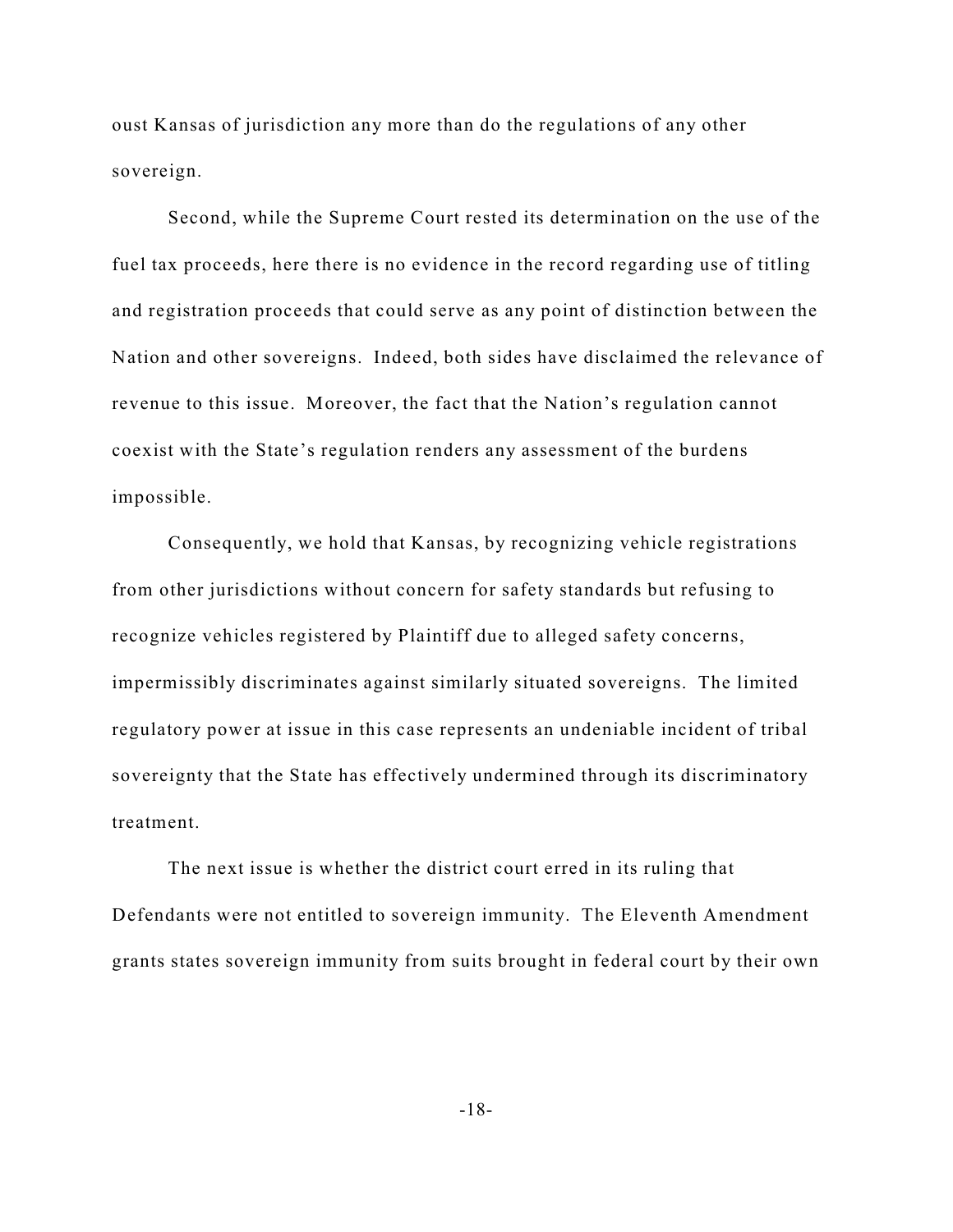citizens, by citizens of other states, by foreign sovereigns, and by Indian tribes.<sup>14</sup>

*Blatchford v. Native Vill. of Noatak*, 501 U.S. 775, 779-80 (1991). Defendants

argue that the district court's issuance of a permanent injunction against them

violates the Eleventh Amendment of the United States Constitution because the

Tribe is effectively suing the state.

The Supreme Court carved out an exception to state sovereign immunity in

*Ex parte Young*, 209 U.S. 123 (1908),

based in part on the premise that sovereign immunity bars relief against States and their officers in both state and federal courts, and that certain suits for declaratory or injunctive relief against state officers must therefore be permitted if the Constitution is to remain the supreme law of the land.

*Alden v. Maine*, 527 U.S. 706, 747 (1999). Defendants recognize this well-

established exception, which permits suits for prospective injunctive relief against

(Internal citations omitted).

<sup>&</sup>lt;sup>14</sup> In *Blatchford v. Native Vill. of Noatak*, 501 U.S. 775, 779 (1991), the Supreme Court stated:

The Eleventh Amendment provides as follows: "The Judicial power of the United States shall not be construed to extend to any suit in law or equity, commenced or prosecuted against one of the United States by Citizens of another State, or by Citizens or Subjects of any Foreign State." Despite the narrowness of its terms, since *Hans v. Louisiana*, 134 U.S. 1 (1890), we have understood the Eleventh Amendment to stand not so much for what it says, but for the presupposition of our constitutional structure which it confirms: that the States entered the federal system with their sovereignty intact; that the judicial authority in Article III is limited by this sovereignty; and that a State will therefore not be subject to suit in federal court unless it has consented to suit, either expressly or in the "plan of the convention."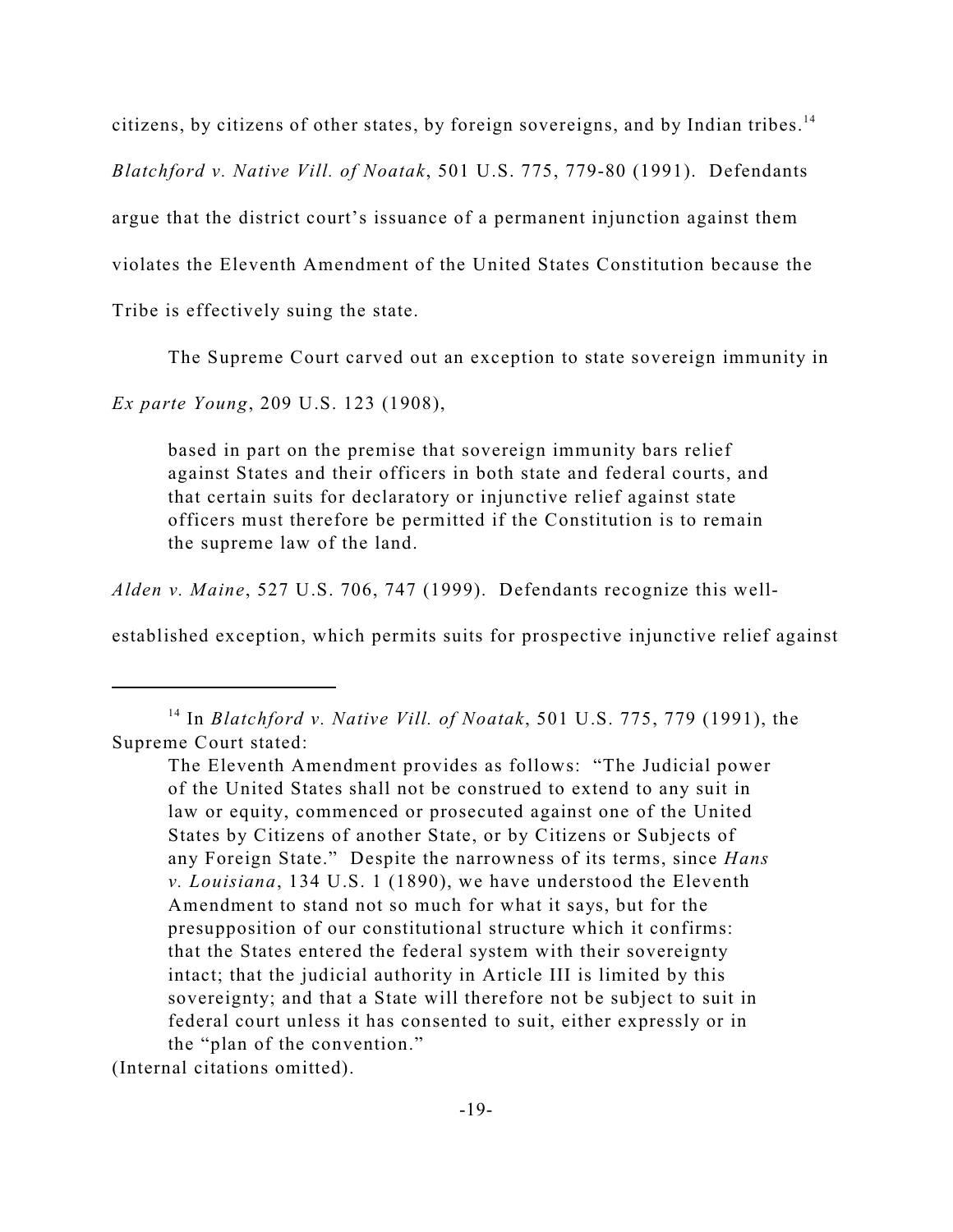state officials acting in violation of federal law. State officers sued in *Ex parte Young* cases must have "some connection" to the enforcement of the allegedly defective act. Defendants argue that because they are not specifically empowered to enforce the state statute in question, they do not have a sufficient connection with the act for which the Tribe is effectively suing the State.

Defendants are not required to have a "special connection" to the unconstitutional act or conduct. Rather, state officials must have a particular duty to "enforce" the statute in question and a demonstrated willingness to exercise that duty, *Ex parte Young*, 209 U.S. at 157, which Defendants have stipulated to in this case (Appellants' Am. App., vol. I, at 171). "The fact that the state officer, by virtue of his office, has some connection with the enforcement of the act, is the important and material fact . . . ." *Ex parte Young*, 209 U.S. at 157.

Defendants, although not specifically empowered to ensure compliance with the statute at issue, clearly have assisted or currently assist in giving effect<sup>15</sup> to the law. Defendant Walker, as Director of Vehicles, manages vehicle registrations and titles and supervises vehicle reciprocity; Defendant Wagnon, as the Secretary of Revenue, is the State official—in connection with Defendant Walker—who decided to deny the validity of the Tribe's registrations; and Defendant Seck, as Superintendent of the Kansas Highway Patrol, enforces traffic

 $15$  "To give effect" is the definition of "enforce." Webster's Third New International Dictionary 751 (1986).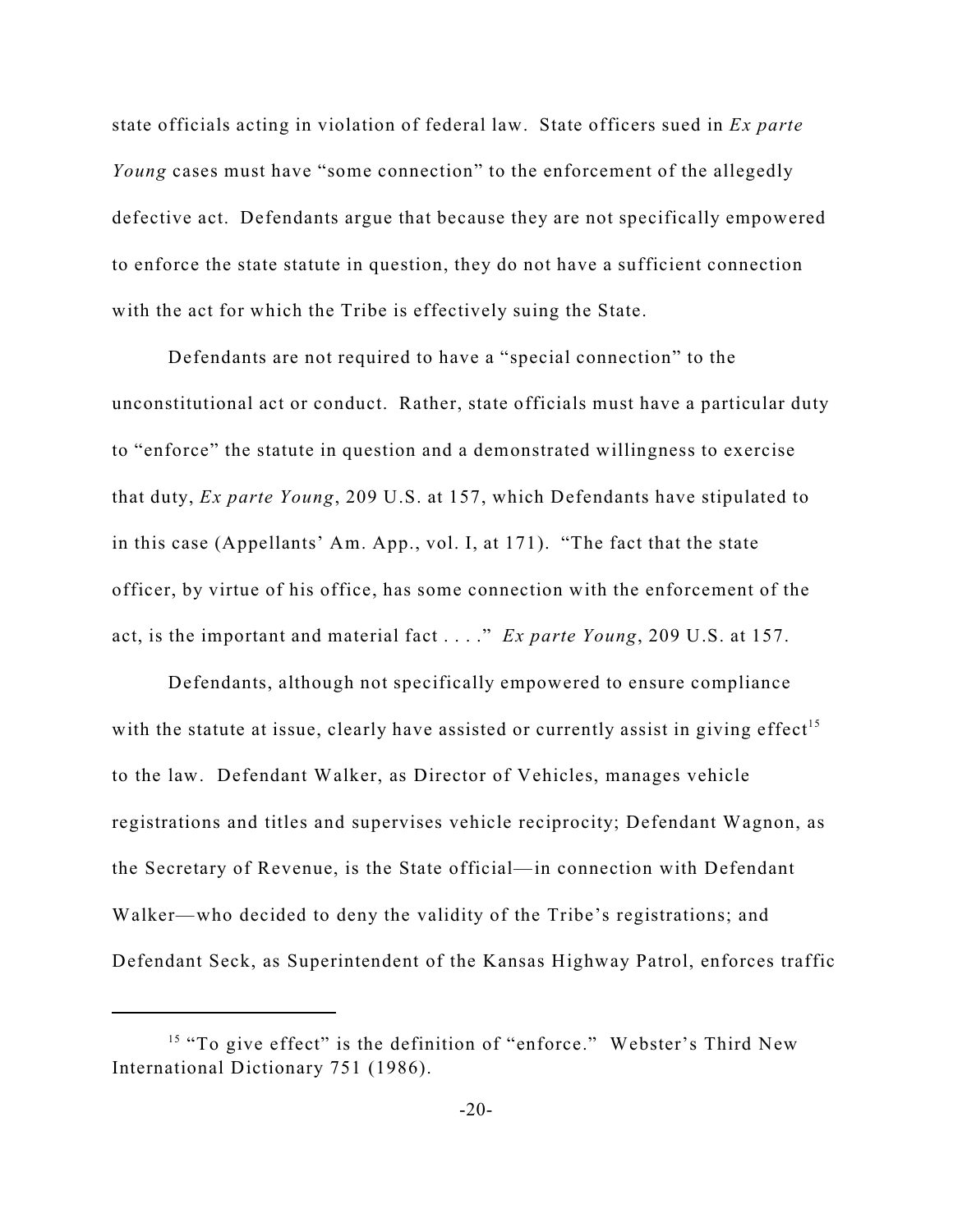and other laws of the State related to highways, vehicles, and drivers of vehicles. This satisfies the "some connection" requirement of *Ex parte Young*.

We agree with the district court that Defendants' assertion that they are not proper parties because they cannot change state law to remedy the Tribe's concerns—but can only enforce the law as written—rests on faulty reasoning.<sup>16</sup> "[T]he essence of an *Ex parte Young* action is seeking relief against the state officials who are responsible for enforcing the violative state laws, not against the state officials who drafted the violative legislation." (Appellants' Am. App., vol. IV, at 1014 (District Court Opinion Aug. 6, 2003).)

The final issue is whether the district court erred in ruling that the relief requested by the Tribe does not violate the Tenth Amendment of the United States Constitution. Defendants claim the injunction requested by the Tribe violates the Tenth Amendment pursuant to *New York v. United States*, 505 U.S. 144 (1992), and *Printz v. United States*, 521 U.S. 898 (1997), because it is effectively a mandate by Congress to recognize the Tribe's motor vehicle licenses and titles.

*New York*<sup>17</sup> and *Printz*<sup>18</sup> stand for the proposition that Congress cannot

<sup>&</sup>lt;sup>16</sup> We are similarly unimpressed with Defendants' circular argument that  $\S$ 8-138a is "unenforceable" because the statute does not contain any specific language stating how it is to be enforced. (*See* Appellants' Br. at 53-56.) Obviously, § 8-138a has been enforced through § 8-142 in that three citations have been issued to tribally tagged motor vehicles.

<sup>&</sup>lt;sup>17</sup> In *New York*, the Supreme Court held that a provision of the Low-Level Radioactive Waste Policy Act that required states to accept ownership of waste or (continued...)